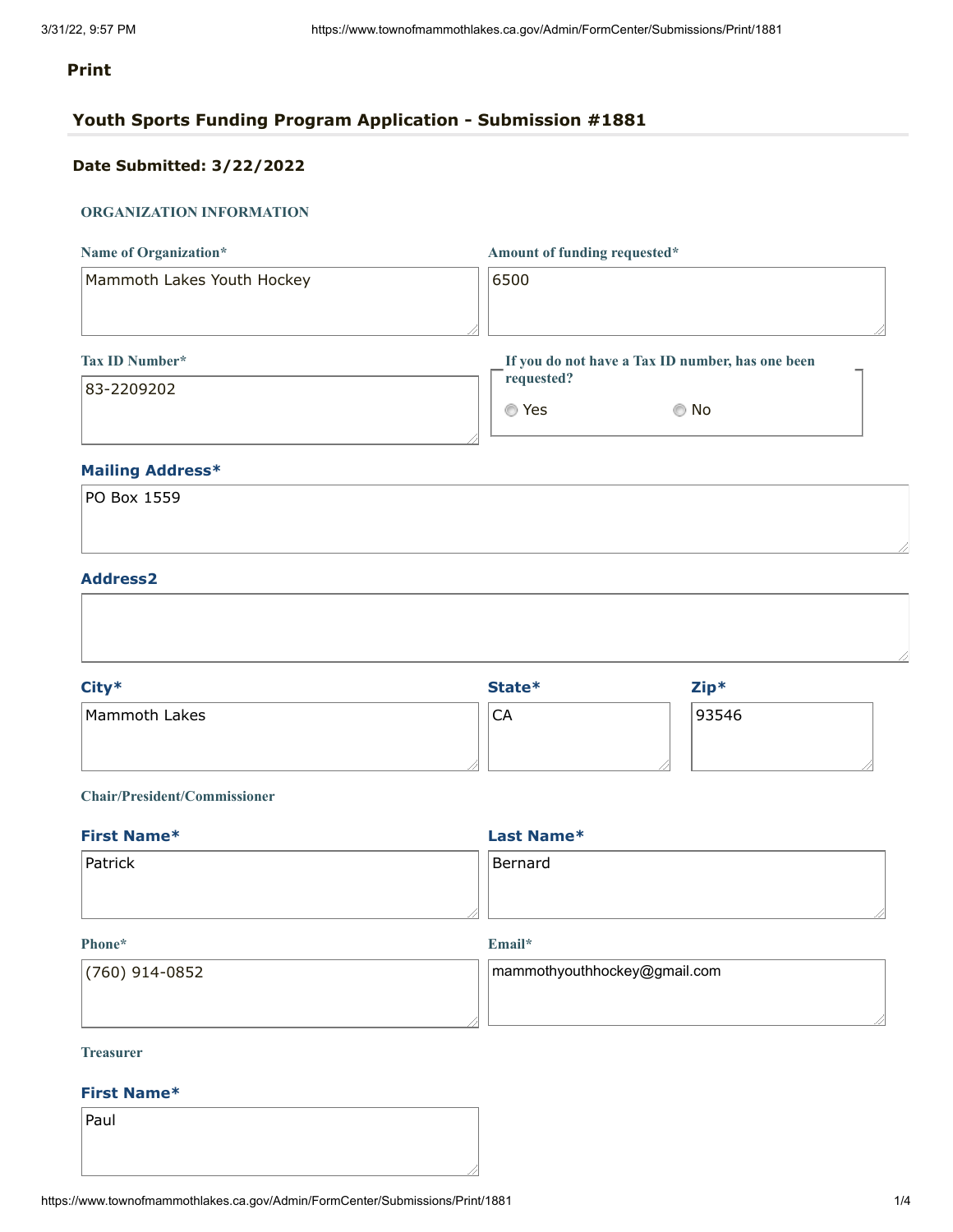#### **Last Name\***

| ettr |
|------|
|------|

#### **Phone\***

**Email\***

| $(562)$ 244-1603 | $ $ veep@mlyh.org |
|------------------|-------------------|
|                  |                   |

#### **Purpose of organization\***

Mammoth Lakes Youth Hockey's mission is to provide the young people of the Eastern Sierra the opportunity to play ice hockey in a fun, fair, safe, and competitive environment. MLYH encourages the development of individual and team skills both on the ice and off of it.

MLYH is an all-volunteer organization of more than a dozen community members from a variety of backgrounds. MLYH is a 501(c)3 not-for-profit corporation and is a USA Hockey member organization.

Mammoth Lakes Youth Hockey strives to not only provide our players with a great on-ice experience, excellent coaching, and a great player to coach ratio, but also jerseys, ice time, and equipment for a reasonable registration fee.

#### **FUNDING INFORMATION**

#### **Amount of funding request\***

5000

7

**Budget Information Worksheet\*** MLYH\_YOUTH\_SPORTS\_FUNDING\_BUDGET.xlsx

**Youth Sports Funding Budget Information Worksheet** 2021 Budget [Information](https://www.townofmammothlakes.ca.gov/DocumentCenter/View/11932/2021-Youth-Sports-Funding-Budget-Information-Template) Worksheet

Please download, fill in, save, and upload the provided budget information worksheet.

#### **Please describe, in itemized detail, how the funds received in 2021 were spent:\***

-Ensuring anyone who wanted to play was able to play - 7 scholarship players,  $\sim$ 10% -New mite nets for 8U tournaments -New learn to skate (6U) program

**How many scholarships were awarded by your organization in 2021?**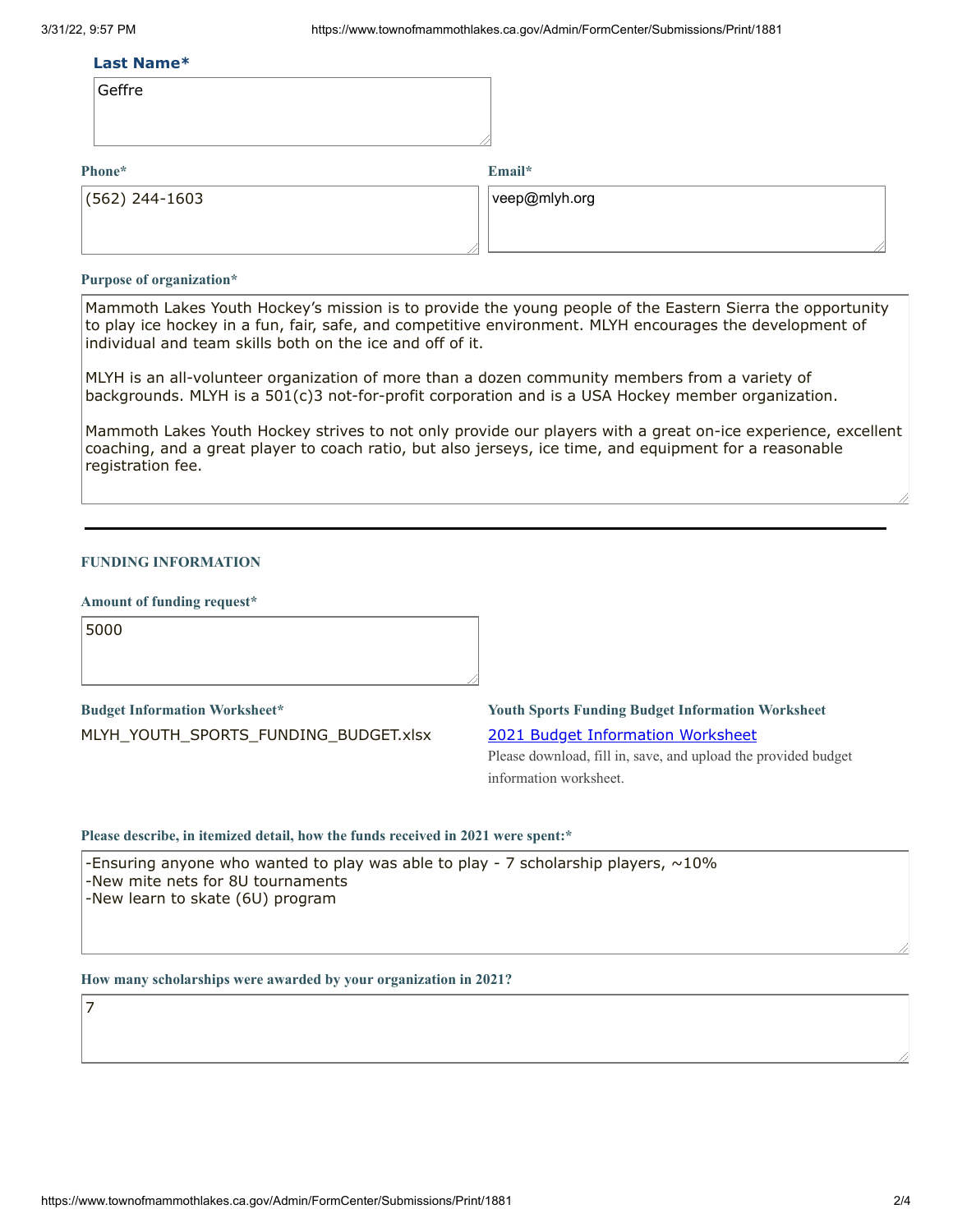**Please describe how the requested funding for 2022 will be used:\***

| -Increased advertising to attract new participants to the new rink<br>-Expanded program offerings: |  |
|----------------------------------------------------------------------------------------------------|--|
| -14U Bantam program                                                                                |  |
| -In-house teams for each age group (8U, 10U, 12U, 14U) - 1 in-house game each week                 |  |
| -Reimbursements for coaches who travel from Bishop                                                 |  |
| -New gear and equipment to help offset the costs to parents                                        |  |
| -10 scholarships (minimum)                                                                         |  |
| -Rink dividers for tournaments                                                                     |  |
| -Storage system for gear and equipment                                                             |  |
|                                                                                                    |  |
|                                                                                                    |  |
|                                                                                                    |  |

#### **What other sources have you pursued to obtain funding?\***

| Individual donors |  |  |
|-------------------|--|--|
|                   |  |  |
|                   |  |  |

**Please upload any documents that will assist in establishing the funding history of the organization:**

| <b>Funding History Documents</b>                                         | <b>Funding History Documents</b>                                                                 |
|--------------------------------------------------------------------------|--------------------------------------------------------------------------------------------------|
| Choose File   No file chosen                                             | Choose File   No file chosen                                                                     |
| <b>Funding History Documents</b>                                         | <b>Funding History Documents</b>                                                                 |
| Choose File   No file chosen                                             | Choose File   No file chosen                                                                     |
| Do you have a Facility Use Agreement with the Town of<br>Mammoth Lakes?* | Are any Town/County resources (e.g., parks, fields, or<br>facilities) used by the organization?* |
| ◉ Yes<br>© No                                                            | ◉ Yes<br>© No                                                                                    |

If yes, indicate the nature of the usage, the estimated number of participant hours, and any expenses incurred by your **organization for the prep and maintenance of the facility used by your organization.**

Ice Rink Participant hours ~300/week Prep/Maintenance ~100 hours/season (total guess)

### **PROGRAM INFORMATION**

**Duration of the program's season (days per year):\***

Current schedule: October 3 - December 16 (10 weeks, 30 days) January 9 - March 17 (10 weeks, 30 days)

#### **Number of registered youth participants in 2021\***

76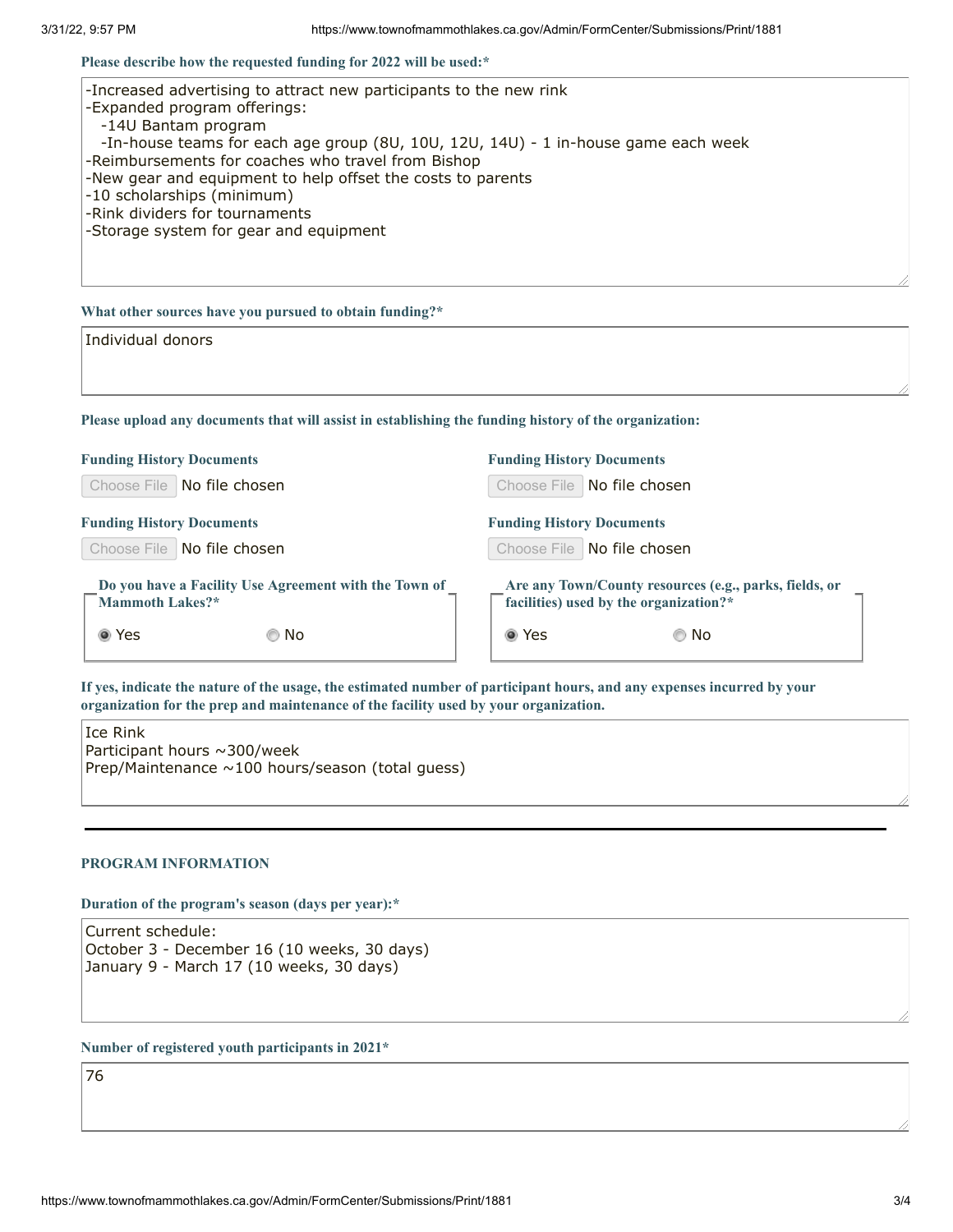#### **Number of Mono County full-time residents:\***

Mono - 53 Inyo - 21  $SLT - 2$ 

Number of adult volunteer hours involved with the program (specific program set up, maintenance, etc. - provide details):\*

Coaches - 3,456 hours (24 hours per week, 12 coaches, 12 week season) Admin - 1,000 hours (3 volunteer board members - scheduling, website, accounting) Tournaments - 144 hours (setup, supervision, organization)

What type of measures or procedures do you take to promote good sportsmanship among the players, coaches, and parents? Are there policies in place to discourage abusive behavior and language towards participants, coaches, and officials?\*

We believe strongly in fostering the best environment possible for our kids to grow and develop as hockey players. We stress that your team is your family and each player is responsible for taking care of their fellow players. We make having fun the number one goal of each practice, but we also demand hard work. The USA Hockey code of conduct is enforced and we do not tolerate abuse (verbal or physical) of any player, coach, referee or volunteer. We are blessed with having amazing kids in our organization who care deeply for one another and the game.

**Outside of your program, what type of community programs or projects does your organization participate in?**

Haunted Roller Rink, Skating with Santa (even though it got cancelled), Mono County food bank For the 22-23 season we are organizing a "give back" day where we volunteer as a club to help a local nonprofit (still TBD)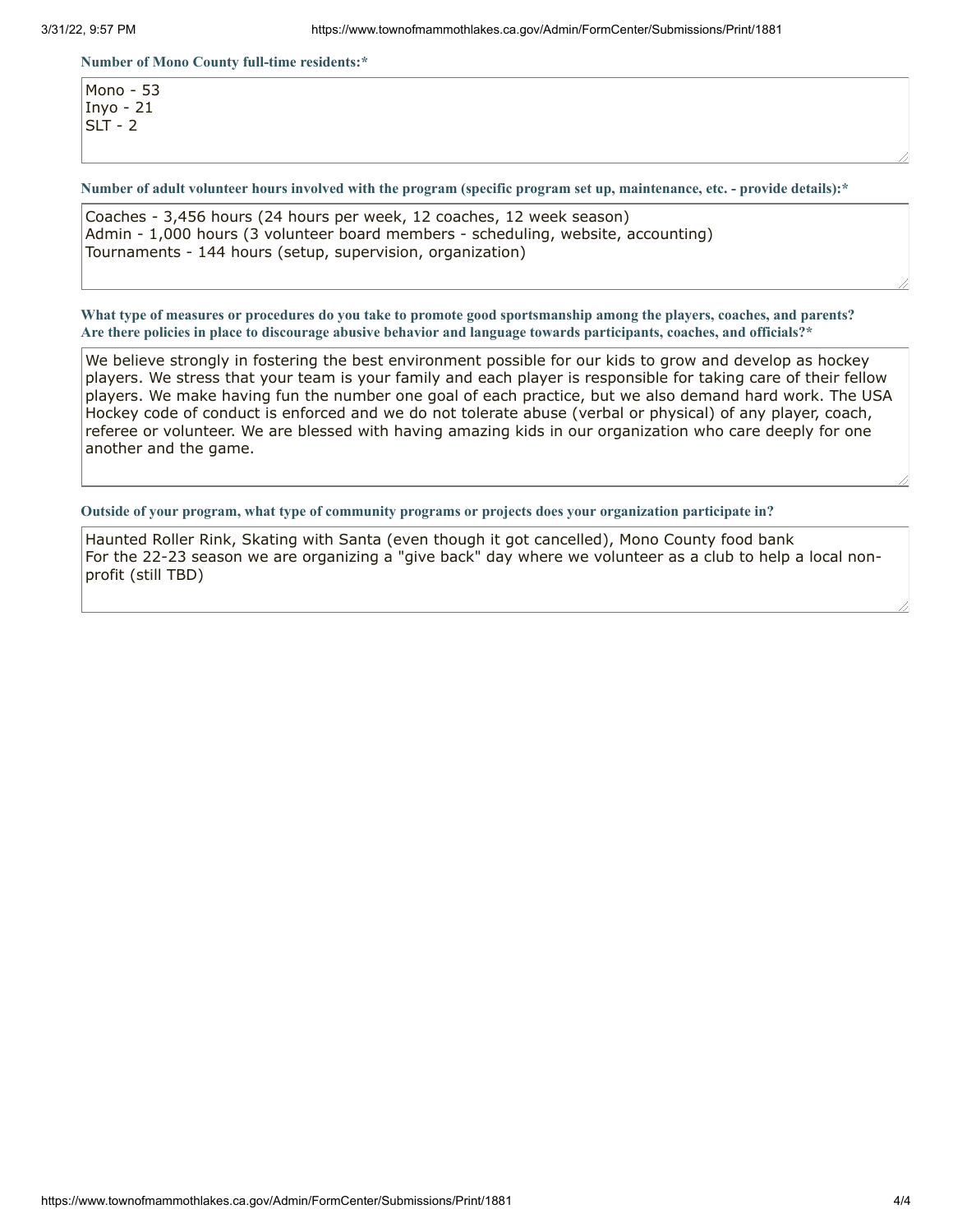# **MLYH 2022-2023 BUDGET**

# **Expenses**

# **Total Expenses** \$ 55,460.00

| <b>Site Fees</b>           |                          | <b>Concessions</b> |   |
|----------------------------|--------------------------|--------------------|---|
| Field/facility rental      | 10,000.00                |                    |   |
| 100 players $@$ \$100 each | $\overline{\phantom{0}}$ |                    | ٠ |
|                            | -                        |                    | - |
|                            | $\overline{\phantom{0}}$ |                    |   |
|                            | $\overline{\phantom{a}}$ |                    |   |
| <b>Totals:</b>             | 10,000.00                | Totals:            | ٠ |

| <b>Uniforms/Equipment</b> |                          | <b>Training</b>             |          |
|---------------------------|--------------------------|-----------------------------|----------|
| 100 players $@$ \$125     | 12,500.00                | Coaches - 12 Coaches @ \$80 | 960.00   |
|                           |                          | Volunteers                  |          |
|                           | $\overline{\phantom{0}}$ | <b>Officials</b>            | 3,000.00 |
|                           | $\overline{\phantom{0}}$ |                             |          |
|                           | $\overline{\phantom{0}}$ |                             |          |
| Totals:                   | 12,500.00                | Totals:                     | 3,960.00 |

| <b>Registration &amp; Marketing</b> |          | <b>Awards</b>                    |          |
|-------------------------------------|----------|----------------------------------|----------|
| Print media                         | 2,000.00 | Trophies - Tournaments Only      | 2,000.00 |
| Website                             | 1,500.00 | <b>Banners- Tournaments Only</b> | 1,000.00 |
| Posters/banners                     | 1,500.00 |                                  |          |
|                                     |          |                                  |          |
|                                     |          |                                  |          |
| Totals:                             | 5,000.00 | Totals:                          | 3,000.00 |

| <b>Administration</b> |                          | <b>Travel</b>          |          |
|-----------------------|--------------------------|------------------------|----------|
| All Overhead          | 3,000.00                 | <b>Tournamnet Fees</b> | 5,000.00 |
| Stationary supplies   | $\overline{\phantom{a}}$ | Accommodation          |          |
| Copying               | $\overline{\phantom{0}}$ | Food                   |          |
|                       | $\overline{\phantom{0}}$ |                        |          |
|                       | $\overline{\phantom{a}}$ |                        |          |
| Totals:               | 3,000.00                 | Totals:                | 5,000.00 |

| <b>Miscellaneous</b>      |                          | <b>Staff</b>     |   |
|---------------------------|--------------------------|------------------|---|
| <b>Equipment and Gear</b> | 10,000.00                | Coaches          |   |
| Scholarhips               | 3,000.00                 | <b>Officials</b> |   |
|                           | $\overline{\phantom{0}}$ | Accounting       | ٠ |
|                           | $\overline{\phantom{a}}$ |                  | ٠ |
|                           | $\overline{\phantom{0}}$ |                  |   |
| Totals:                   | 13,000.00                | Totals:          | ۰ |

|   |           | <b>Concessions</b> |  |  |
|---|-----------|--------------------|--|--|
| ċ | 10,000.00 |                    |  |  |
| ċ |           |                    |  |  |
| ົ |           |                    |  |  |
|   |           |                    |  |  |
|   |           |                    |  |  |
| ሖ | 10,000.00 | Totals:            |  |  |

|                 | <b>Training</b>             |          |
|-----------------|-----------------------------|----------|
| \$<br>12,500.00 | Coaches - 12 Coaches @ \$80 | 960.00   |
| \$              | Volunteers                  |          |
| \$              | <b>Officials</b>            | 3,000.00 |
| \$              |                             |          |
| \$              |                             |          |
| \$<br>12,500.00 | Totals:                     | 3,960.00 |

|                | <b>Awards</b>                    |          |
|----------------|----------------------------------|----------|
| \$<br>2,000.00 | Trophies - Tournaments Only      | 2,000.00 |
| \$<br>1,500.00 | <b>Banners- Tournaments Only</b> | 1,000.00 |
| \$<br>1,500.00 |                                  |          |
| \$             |                                  |          |
| \$             |                                  |          |
| \$<br>5,000.00 | Totals:                          | 3,000.00 |

|    |          | <b>Travel</b>          |          |
|----|----------|------------------------|----------|
| \$ | 3,000.00 | <b>Tournamnet Fees</b> | 5,000.00 |
| \$ |          | Accommodation          |          |
| \$ |          | Food                   |          |
| Ś. |          |                        |          |
| \$ |          |                        |          |
| \$ | 3,000.00 | Totals:                | 5,000.00 |

|                 | <b>Staff</b>     |  |
|-----------------|------------------|--|
| \$<br>10,000.00 | Coaches          |  |
| \$<br>3,000.00  | <b>Officials</b> |  |
| \$              | Accounting       |  |
| \$              |                  |  |
| \$              |                  |  |
| \$<br>13,000.00 | Totals:          |  |